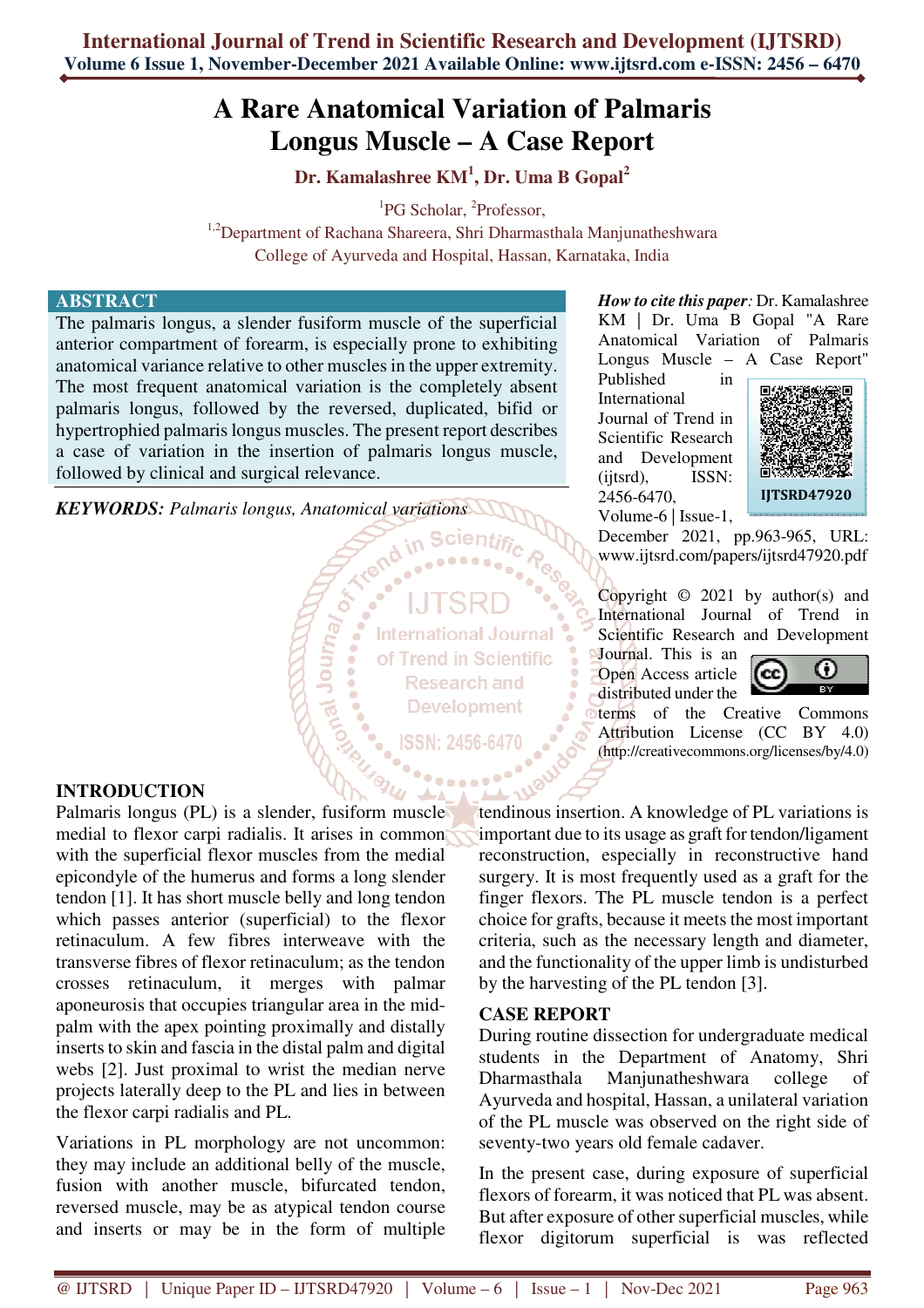downwards by taking section in mid of forearm, the PL was observed originating from common flexor origin from the medial epicondyle of humerus and was seen lying deep to the other superficial flexor muscles. However, the muscle was short, proximal 2/3 was muscular and distal 1/3 was tendinous, with its insertion at the mid of forearm 4cms proximal to

the flexor retinaculum, where it was seen merging with fibres of one of the tendons of flexor digitorum profundus. Ulnar artery was seen passing beneath the tendon of PL from lateral to medial and continuing medial to it. Median nerve was coursing lateral to it  $(fig 1)$ .



**Fig 1: showing origin and Insertion of palmaris longus with its relation Common Origin (CO), palmaris longus (PL), Ulnar artery (UA), Insertion (I), Flexor digitorum profundus (FDP), Superficial flexors (SF), Median nerve (MN)** 

## **Discussion:**

PL muscle is described as a mere phylogenetically degenerated tendon of metacarpophalangeal flexor because of its clinical insignificance and its numerous anatomical variations (2). However, the common variants can lead to pathological conditions due to the narrow topographical relationship between the PL and the neuro-vascular component, causing neurovascular compression (4).

Agenesis of PL has been described as the most common anatomical variation, observed in approximately 2% to 25% of the population, with a higher prevalence in Caucasians (5).

All other anatomical variants combined account for those found in approximately 9% of the population. These include duplicated or bifid PL (depending on

whether they share a common origin and muscle belly); triple-headed PL muscles; accessory PL; palmaris profundus (distal tendon passes deep to the flexor retinaculum); and reversed PL (6).

In present study, a rare variation of palmaris longus has been noted where the origin was normal from medial epicondyle, lies deep to the other superficial flexor muscles and tendon fuses with flexor digitorum profundus 4cms above the flexor retinaculum.

Understanding the anatomical variations of the PL is important because it often plays a crucial role during reconstructive surgeries, used as a tendon graft and in neurovascular compression syndromes.

Tendon grafting involves the bridging of a gap in a tendon with an autogenous donor tendon from the